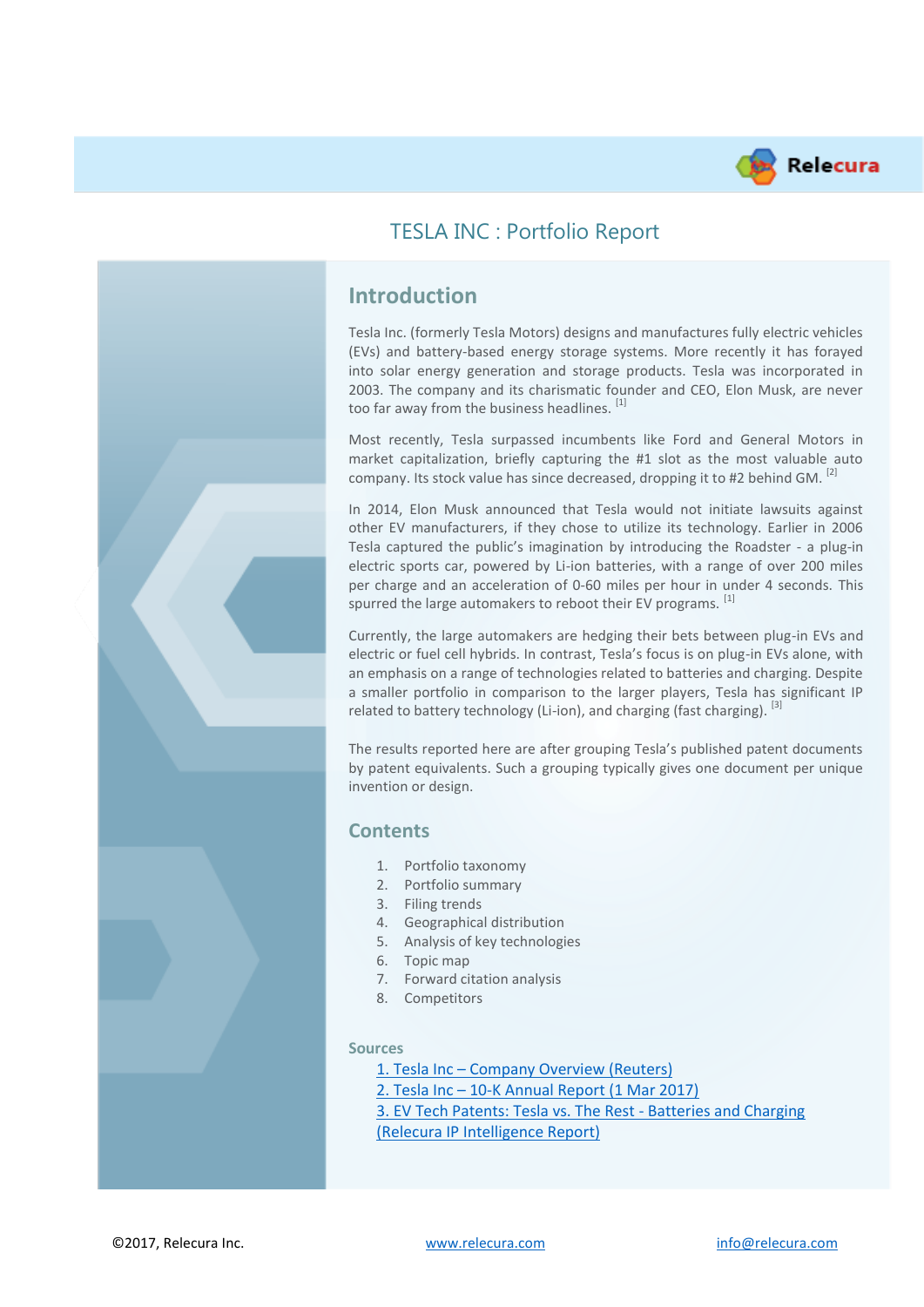

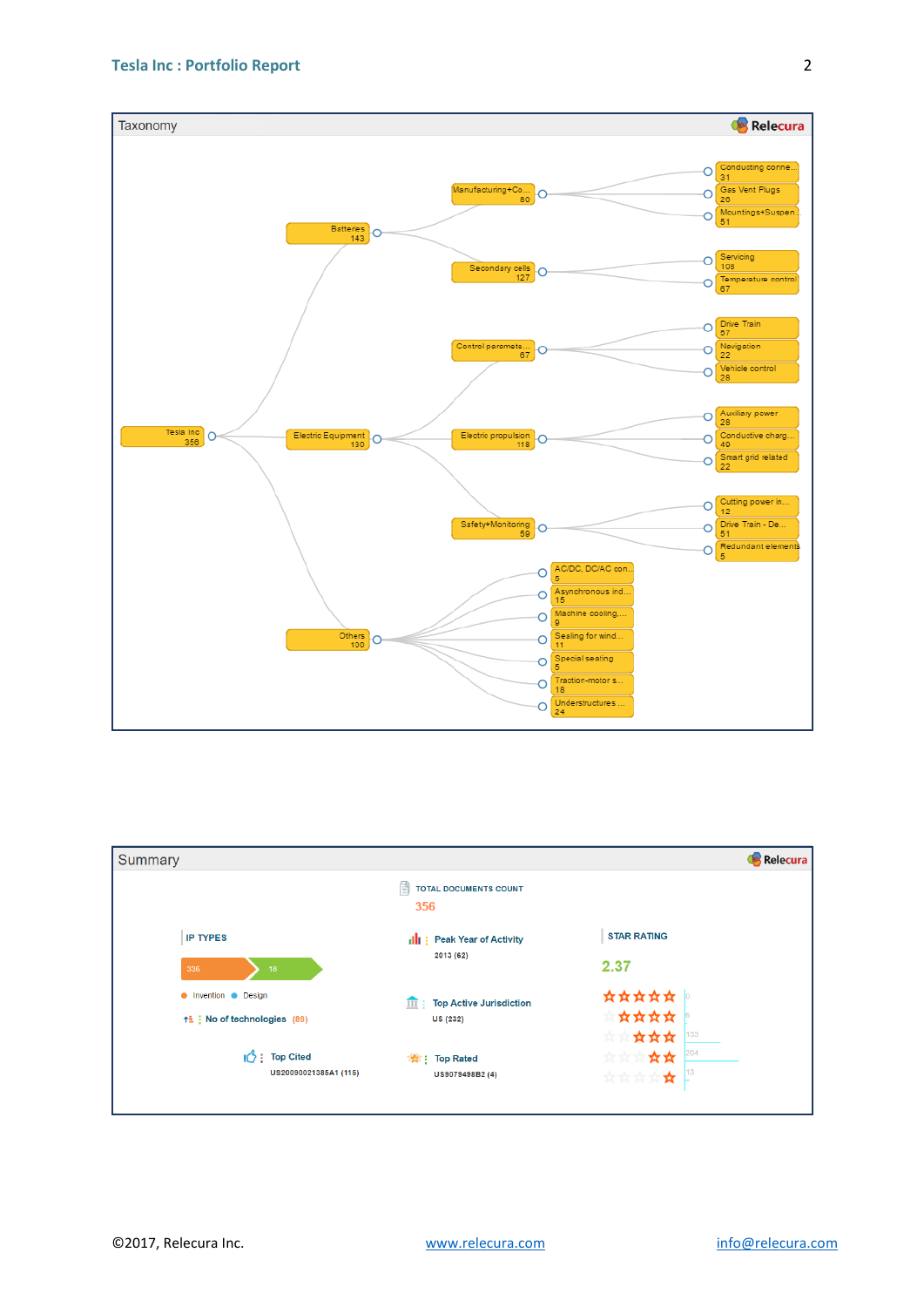#### **Tesla Inc : Portfolio Report**





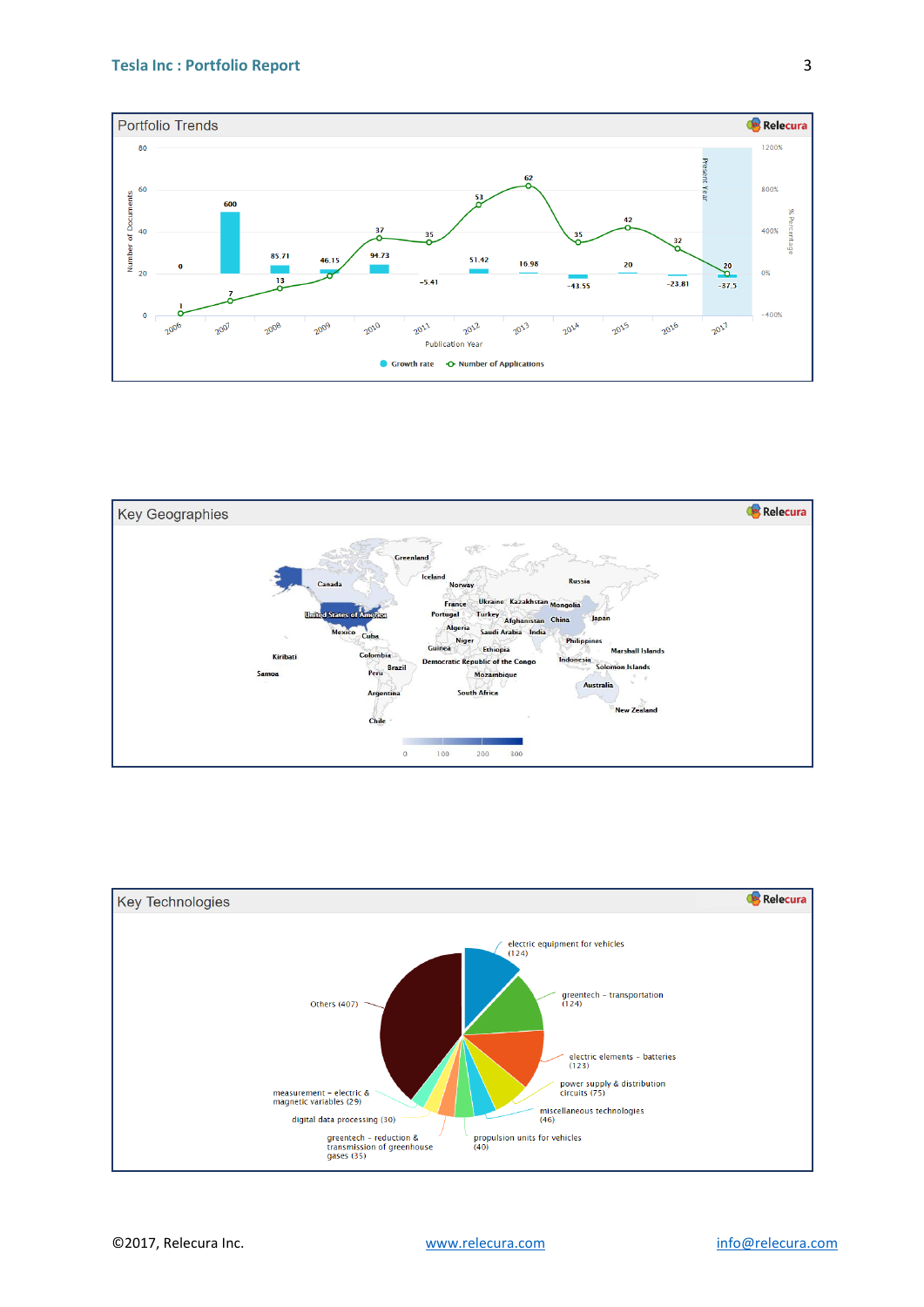| Analysis of Key Technologies<br>Relecura   |     |                |                                                                                                                                                                                                                                                                                                                                                                       |                                                           |  |  |
|--------------------------------------------|-----|----------------|-----------------------------------------------------------------------------------------------------------------------------------------------------------------------------------------------------------------------------------------------------------------------------------------------------------------------------------------------------------------------|-----------------------------------------------------------|--|--|
|                                            |     |                | Technologies Applications Grants Sub Technologies                                                                                                                                                                                                                                                                                                                     | Geographies                                               |  |  |
| electric<br>equipment for<br>vehicles      | 124 | 6              | electric propulsion with power supplied within the vehicle (115), emission reduction in roadways (113), control parameters of input<br>or output for electrically-propelled vehicles (66), electric vehicle charging, fuel cell and hydrogen energy in transportation (61),<br>safety devices on electrically-propelled vehicles, monitoring operating variables (56) | US (82), EP<br>$(20)$ , CN $(11)$ ,<br>WO (9), CA (3)     |  |  |
| greentech -<br>transportation              | 120 | $\overline{7}$ | emission reduction in roadways (123), electric propulsion with power supplied within the vehicle (105), control parameters of input<br>or output for electrically-propelled vehicles (64), electric vehicle charging, fuel cell and hydrogen energy in transportation (61),<br>charging, depolarising batteries and supplying loads from batteries (53)               | US (85), EP<br>$(21)$ , CN $(7)$ .<br>WO (7), CA (3)      |  |  |
| electric<br>elements -<br>batteries        | 127 | 16             | secondary cells (126), batteries constructional details and manufacturing process (74), emission reduction in roadways (61),<br>electric propulsion with power supplied within the vehicle (54), charging, depolarising batteries and supplying loads from batteries<br>(46)                                                                                          | US (92), EP<br>$(15)$ , JP $(13)$ ,<br>CN (10), WO<br>(5) |  |  |
| power supply<br>& distribution<br>circuits | 83  | 9              | charging, depolarising batteries and supplying loads from batteries (85), emission reduction in roadways (65), electric propulsion<br>with power supplied within the vehicle (61), electric vehicle charging, fuel cell and hydrogen energy in transportation (40),<br>secondary cells (38)                                                                           | US (56), EP<br>$(12)$ , CN $(11)$ ,<br>$JP(5)$ , $WO(5)$  |  |  |
| miscellaneous<br>technologies              | 47  |                | metal working (32), batteries constructional details and manufacturing process (18), secondary cells (16), asynchronous<br>induction motors or generators (8), electric propulsion with power supplied within the vehicle (8)                                                                                                                                         | US (32), CN (6)<br>, EP (5), CA (2)<br>, WO $(2)$         |  |  |



| Key Patents in portfolio |                                                       |                                                                                                   |                     |                |                          |  |  |
|--------------------------|-------------------------------------------------------|---------------------------------------------------------------------------------------------------|---------------------|----------------|--------------------------|--|--|
| <b>Publicaton No.</b>    | Title                                                 | Inventor                                                                                          | Filing<br>Date      | Star<br>Rating | #Fwd<br><b>Citations</b> |  |  |
| US7698078B2              | Electric vehicle communication interface              | Kurt Kelty, Marc Tarpenning, Scott Kohn                                                           | $2007 - 07 -$<br>18 | 4.0            | 115                      |  |  |
| US20080312782A1          | Electric vehicle communication interface              | Gene Berdichevsky, Kurt Kelty, Jeffrey Brian Straubel, Marc Tarpenning, Colin<br>Kenneth Campbell | 2007-06-<br>15      | 4.0            | 96                       |  |  |
| US8054038B2              | System for optimizing battery pack cut-off<br>voltage | Kurt Russell Kelty, Scott Ira Kohn                                                                | 2009-01-<br>29      | 4.0            | 65                       |  |  |
| US9079498B2              | Morphing vehicle user interface                       | Evan Small, Vincent George Johnston                                                               | 2010-03-<br>16      | 40             | 49                       |  |  |
| US20080251235A1          | Electric vehicle thermal management<br>system         | Peng Zhou                                                                                         | 2007-04-<br>11      | 3.5            | 72                       |  |  |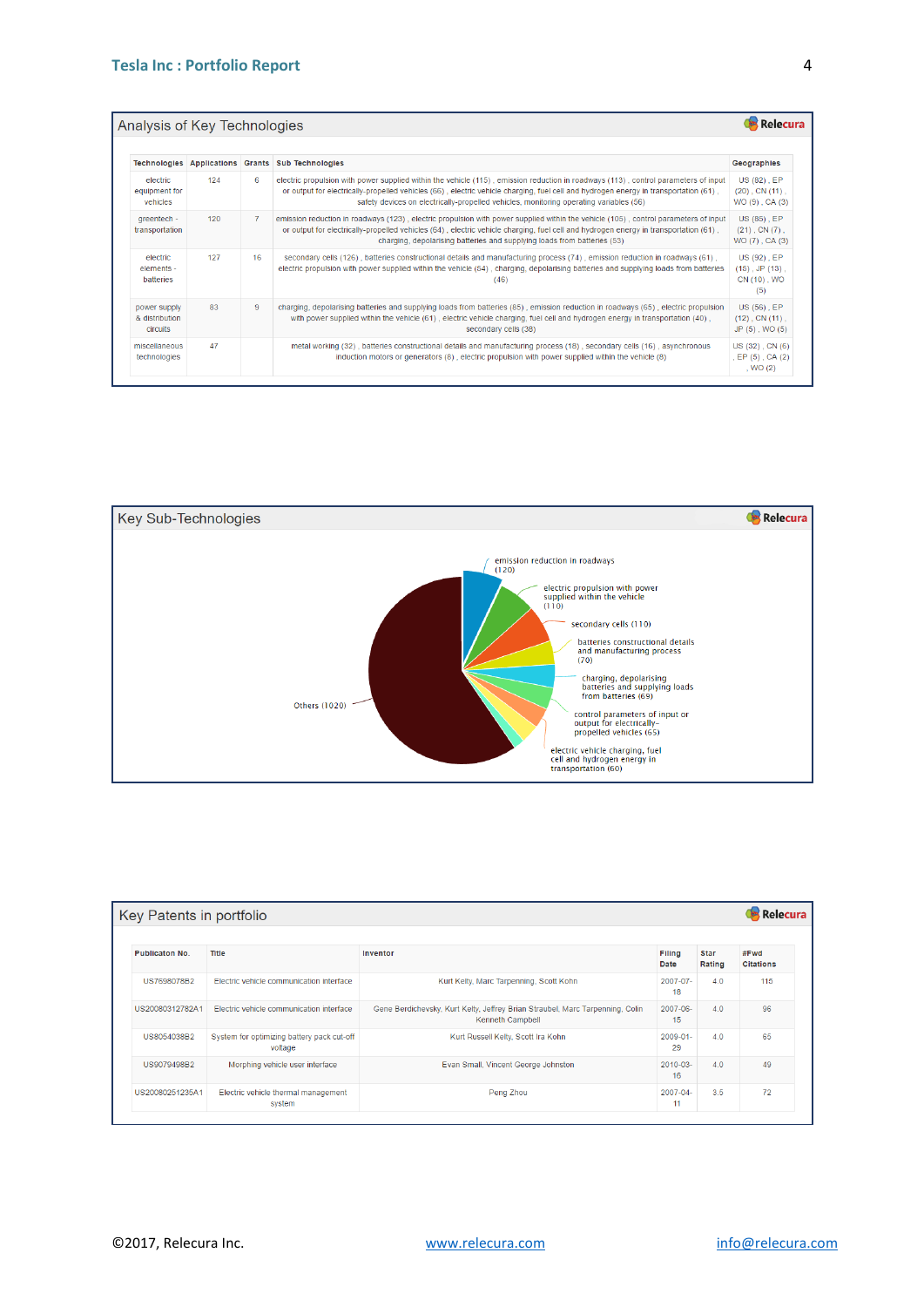#### **Tesla Inc : Portfolio Report**





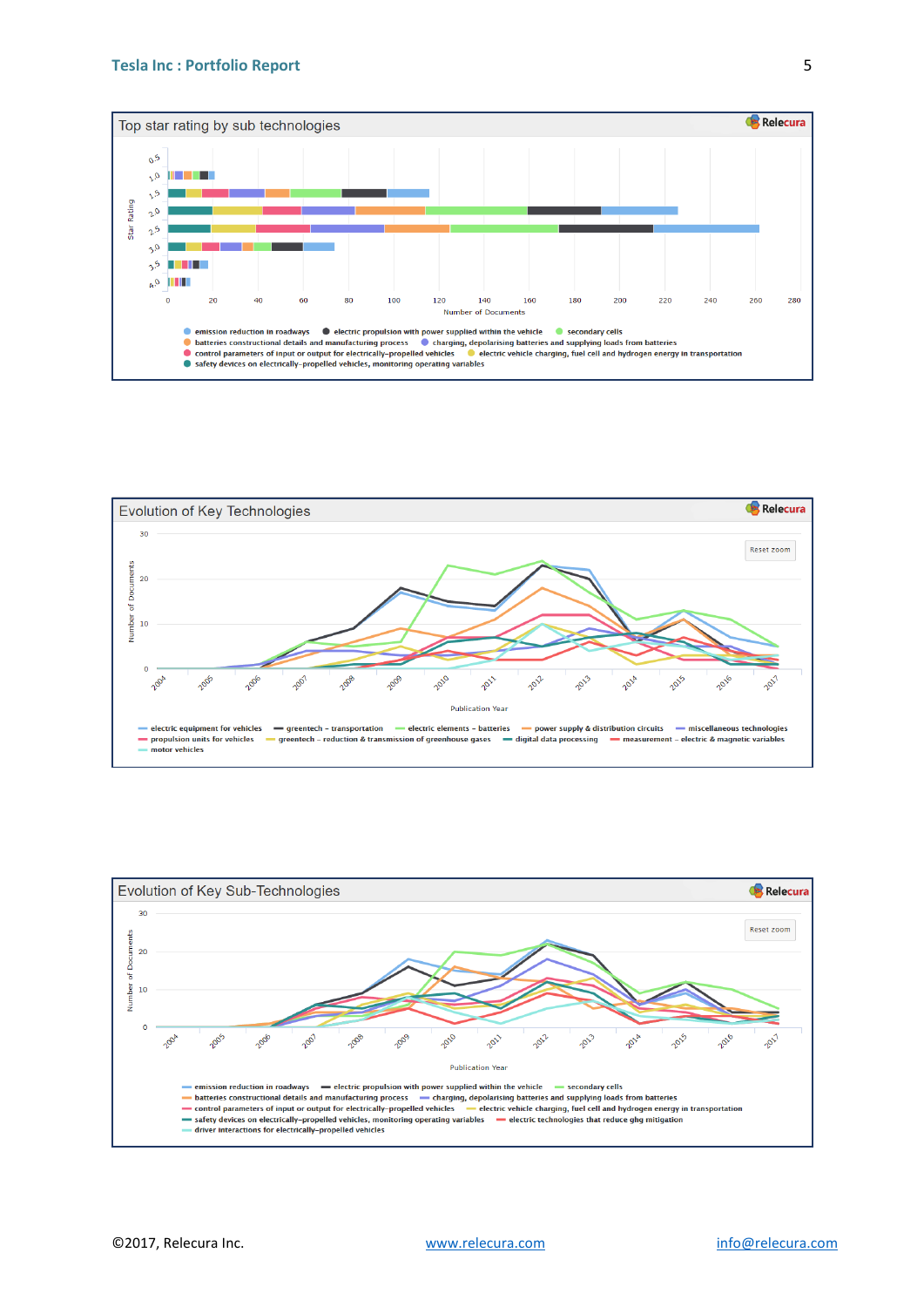

 $[131]$ 

| <b>Top Forwa</b> |                   | Relecura            |
|------------------|-------------------|---------------------|
|                  | Assignee          | Number of documents |
|                  | <b>FORD</b>       | 51                  |
|                  | <b>BOSCH</b>      | 48                  |
|                  | <b>GM</b>         | 43                  |
|                  | <b>TOYOTA</b>     | 39                  |
|                  | <b>SAMSUNG</b>    | 34                  |
|                  | <b>ATIEVA INC</b> | 31                  |
|                  | <b>BMW</b>        | 25                  |
|                  | <b>AUDI</b>       | 24                  |

in.